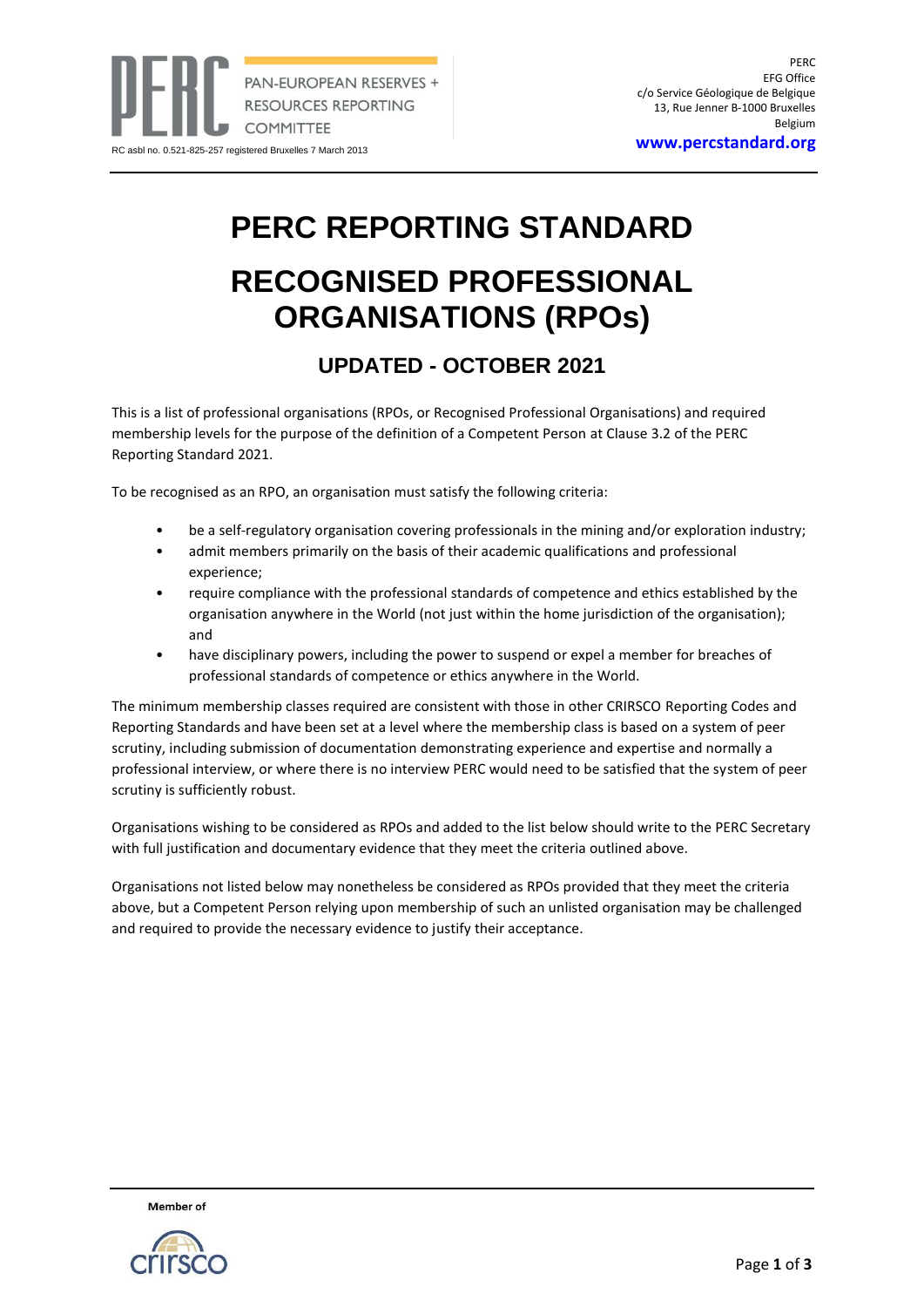

| <b>EUROPEAN RPOS RECOGNISED BY PERC, AND MEMBERSHIP LEVELS REQUIRED</b>               |                                                                  |  |
|---------------------------------------------------------------------------------------|------------------------------------------------------------------|--|
| Organisation                                                                          | Minimum membership class required                                |  |
| The Institute of Materials Minerals and Mining (IOM3)                                 | 'Member' (MIMMM) or 'Fellow' (FIMMM)                             |  |
| National Associations which constitute the European<br>Federation of Geologists (EFG) | 'European Geologist' (EurGeol)                                   |  |
| The Institute of Geologists of Ireland                                                | 'Professional Geologist' (PGeo)                                  |  |
| The Geological Society of London (GSL)                                                | 'Chartered Geologist' (CGeol) or 'Chartered Scientist'<br>(CSci) |  |
| Fennoscandian Association for Minerals and Metals<br>Professionals (FAMMP)            | 'Member'                                                         |  |
| Iberian Mining Engineers Board (IMEB)                                                 | 'Member'                                                         |  |

| <b>RPOS OUTSIDE EUROPE</b>                                                                           |                                         |  |
|------------------------------------------------------------------------------------------------------|-----------------------------------------|--|
| Organisation                                                                                         | Minimum membership class required       |  |
| OERN (Russia)                                                                                        | 'Expert'                                |  |
| American Institute of Professional Geologists                                                        | (AIPG) Certified Professional Geologist |  |
| The Society of Mining, Metallurgy and Exploration,<br>Inc.                                           | <b>SME Registered Member</b>            |  |
| Mining and Metallurgical Society of America (MMSA)                                                   | <b>Qualified Professional</b>           |  |
| Australasian Institute of Mining and Metallurgy<br>(AusIMM)                                          | Fellow or Member                        |  |
| Australian Institute of Geoscientists (AIG)                                                          | Fellow or Member                        |  |
| South African Institute of Mining and Metallurgy<br>(SAIMM)                                          | Fellow                                  |  |
| South African Council for Natural Scientific<br>Professions Professional Natural Scientist (SACNASP) | <b>Professional Natural Scientist</b>   |  |

Member of